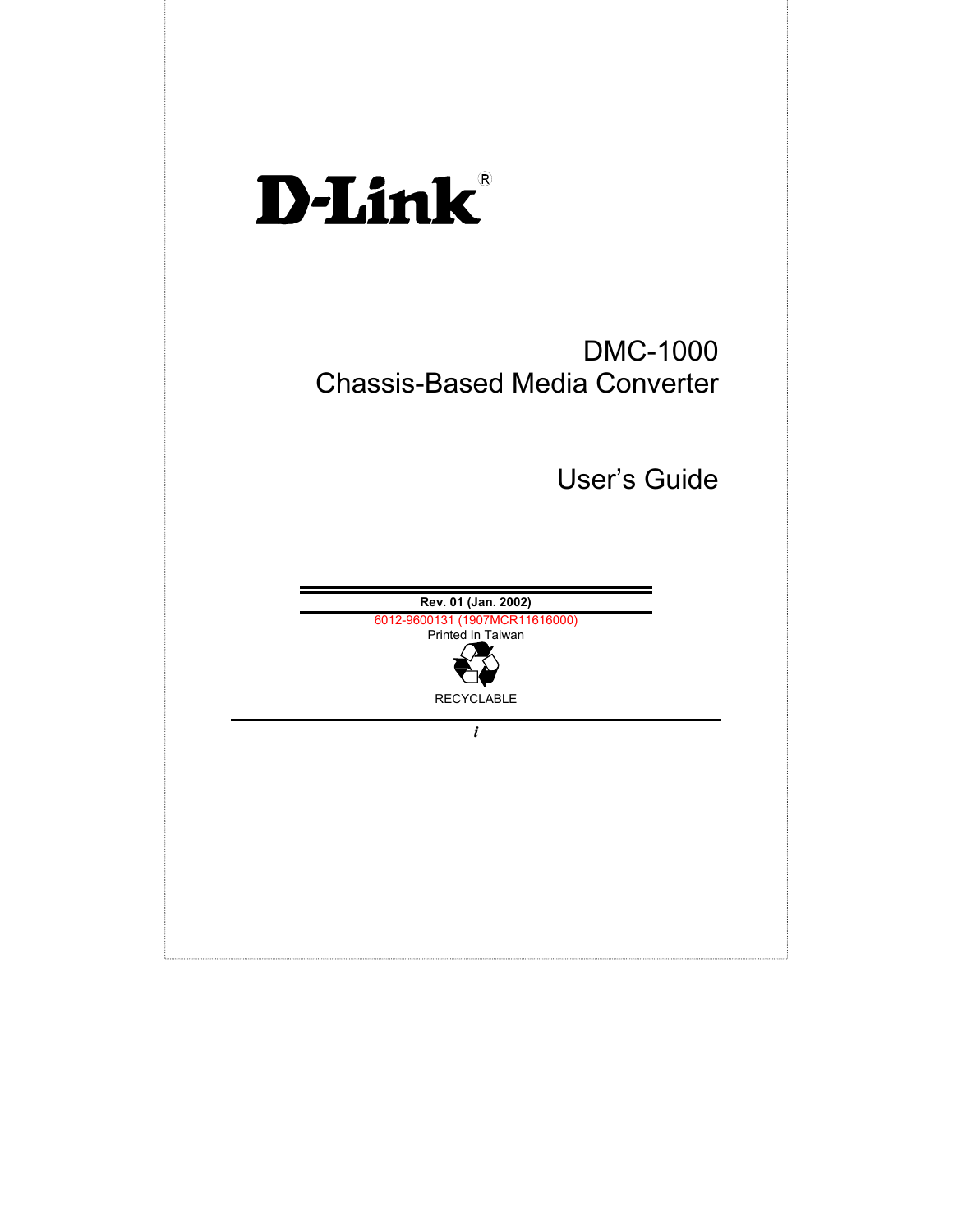# TABLE OF CONTENTS

| 19" MEDIA CONVERTER CHASSIS SYSTEM  4   |
|-----------------------------------------|
|                                         |
|                                         |
|                                         |
|                                         |
| <b>UNDERSTANDING LED INDICATORS  12</b> |
|                                         |
|                                         |

 $ii$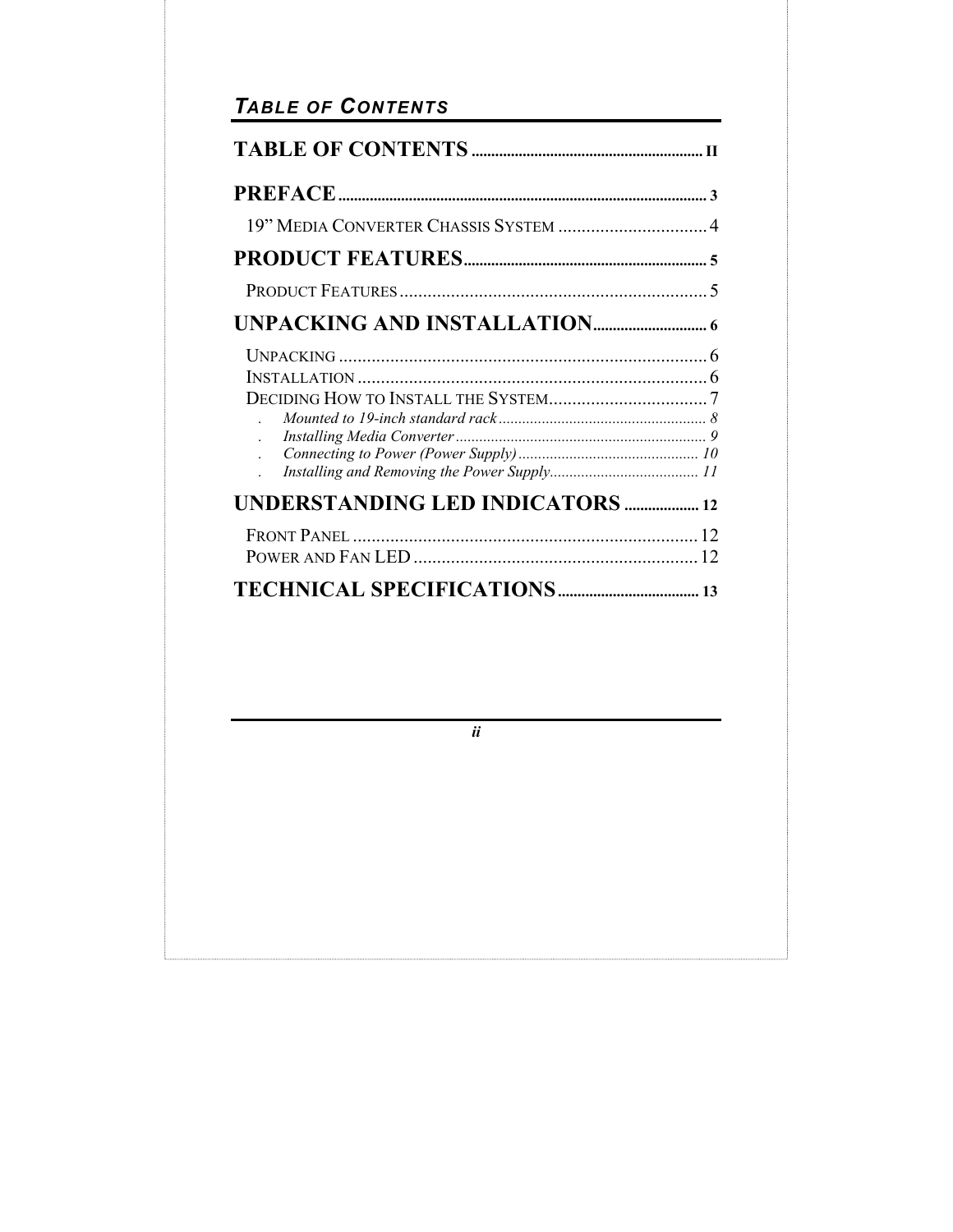### *PREFACE*

This manual describes how to install and use the 19" Media Converter Chassis System. The system introduced here is capable of housing up to sixteen media converters, each of which offers one channel media conversion solution:

 $100BASE-TX \rightarrow 100BASE-FX$  $10/100BASE-TX \leftrightarrow 100BASE-FX$  $100BASE-FX \rightarrow 100BASE-FX$  (multi-mode  $\leftrightarrow$  single-mode)  $1000BASE-T \rightarrow 1000BASE-SX/LX$ 1000BASE-SX  $\leftrightarrow$  1000BASE-LX (multi-mode  $\leftrightarrow$  single-mode)

In this manual, you will find:

- Introduction on the Chassis System
- Product features
- Illustrative LEDs functions
- Installation instructions
- Specifications
- Ordering Information

hassis shown in the figures of this manual is fitted with lant power supplies. Proprietary media converters and a second power supply shall be ordered separately! **Attention!**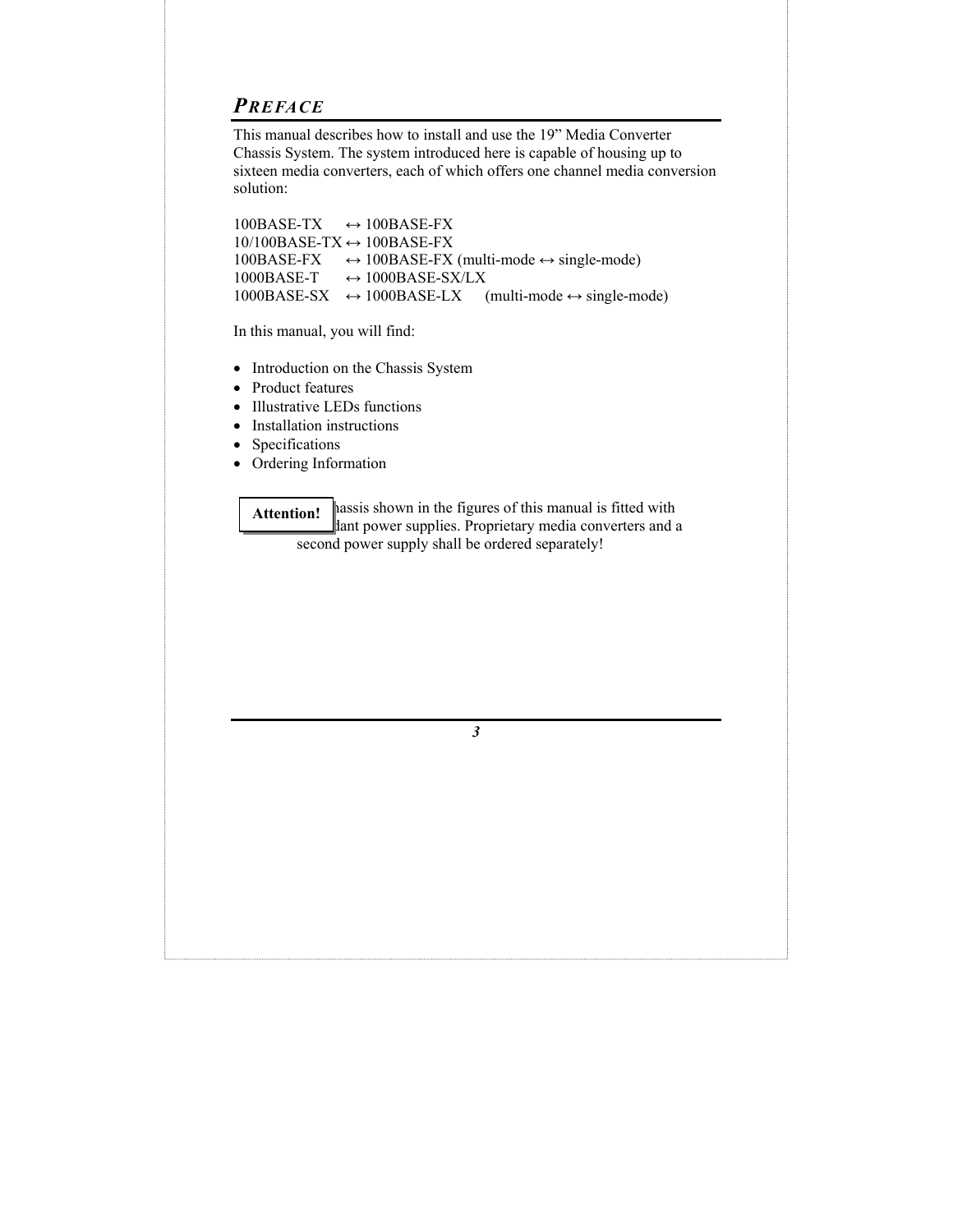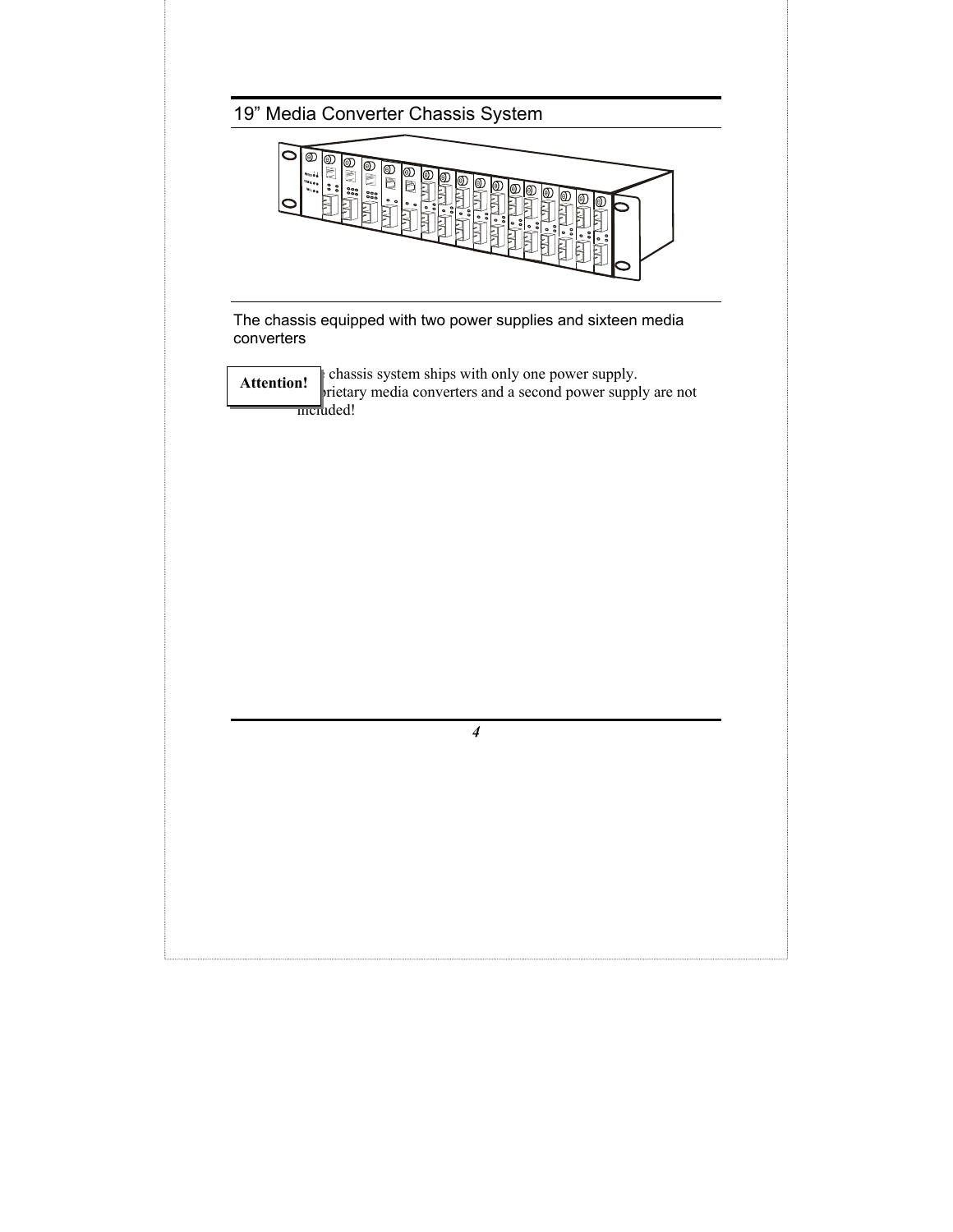## *PRODUCT FEATURES*

This chapter describes the features of the Media Converter Chassis System.

#### Product Features

- ¾ **Plug-and-Play**
- ¾ **House up to Sixteen media converters**
- ¾ **Front panel LEDs for bay and fan power status**
- ¾ **Standard 19" rackmountable size, 2U**
- ¾ **Non-stop operation & minimal downtime**
- ¾ **The following items are designed to be hot swappable to allow easy and quick replacement:** 
	- **Media converters**
	- **Redundant Power supplies**
- ¾ **Provides cooling fans at the back together with power supply**
- ¾ **Power redundancy & power isolation**
- ¾ **One high quality internal power supply provided, and a second power supply option for load-sharing purpose.**
- ¾ **Load sharing mechanism: If one power supply should fail, the redundant power supply is capable of taking over immediately**
- ¾ **The Media Converter's power isolation ensures each bay is electrically isolated from each other**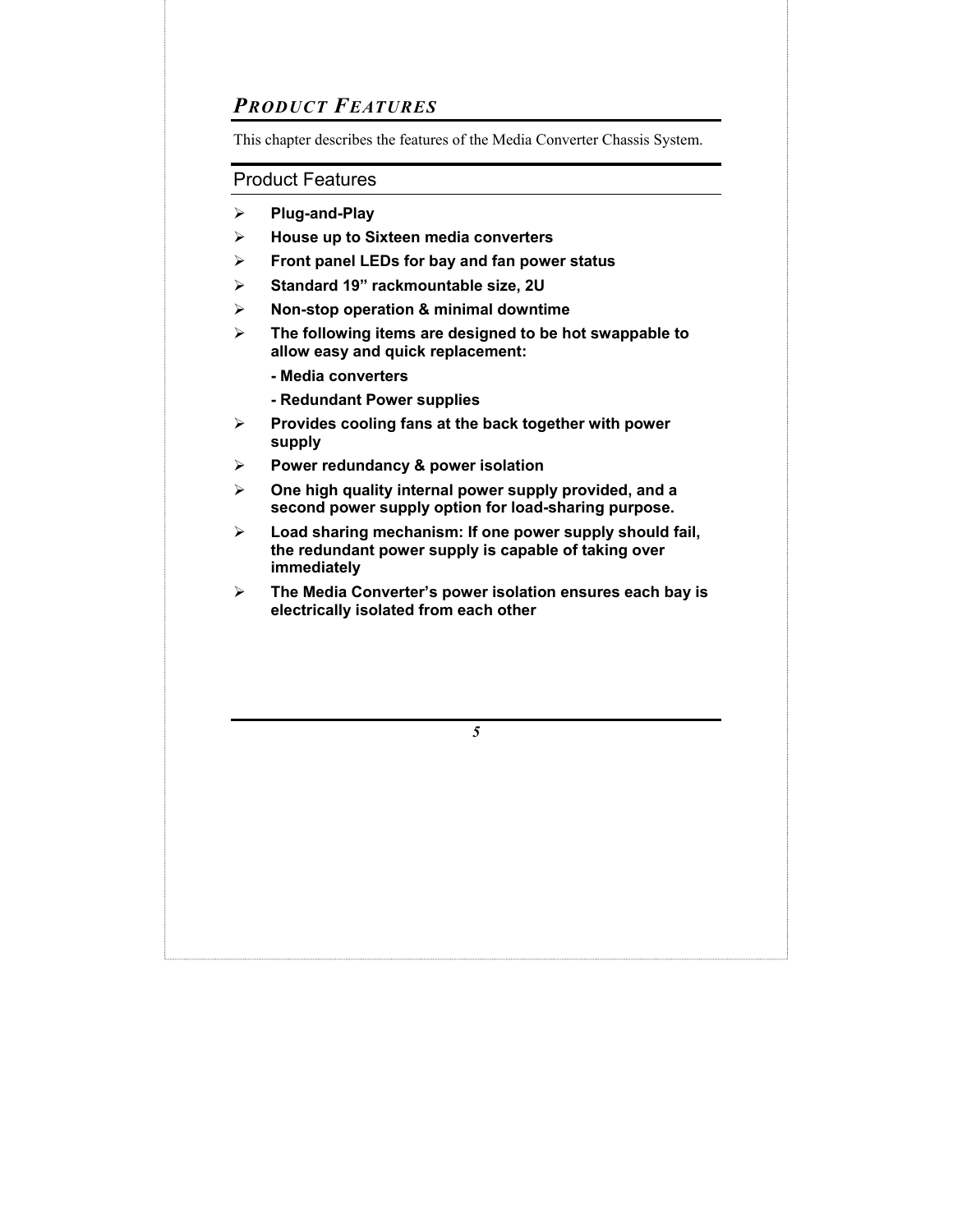### *UNPACKING AND INSTALLATION*

This chapter provides unpacking and installation information for the Switch. To avoid causing any damage to the Switch, we recommend that you read this chapter carefully before starting installation.

#### Unpacking

When unpacking the product package, you shall find these items listed below.

- ¾ **19" Media Converter Chassis System**
- ¾ **One power supply installed on the chassis**
- ¾ **One AC power cord**
- ¾ **User's Manual**
- ¾ **Accessories: rackmount screws (8 pcs) & rackmount ears (2 pcs) rubber foot (4 pcs)**

If any item is found missing or damaged, please contact your local reseller for replacement.

#### Installation

The site where you place the chassis system may greatly affect its performance. When installing, take the following into your consideration:

As with any electric device, you should place the equipment where it will not be subjected to extreme temperatures, humidity, or electromagnetic interference. Specifically, the site you select should meet the following requirements:

The ambient temperature should be between 32 and 104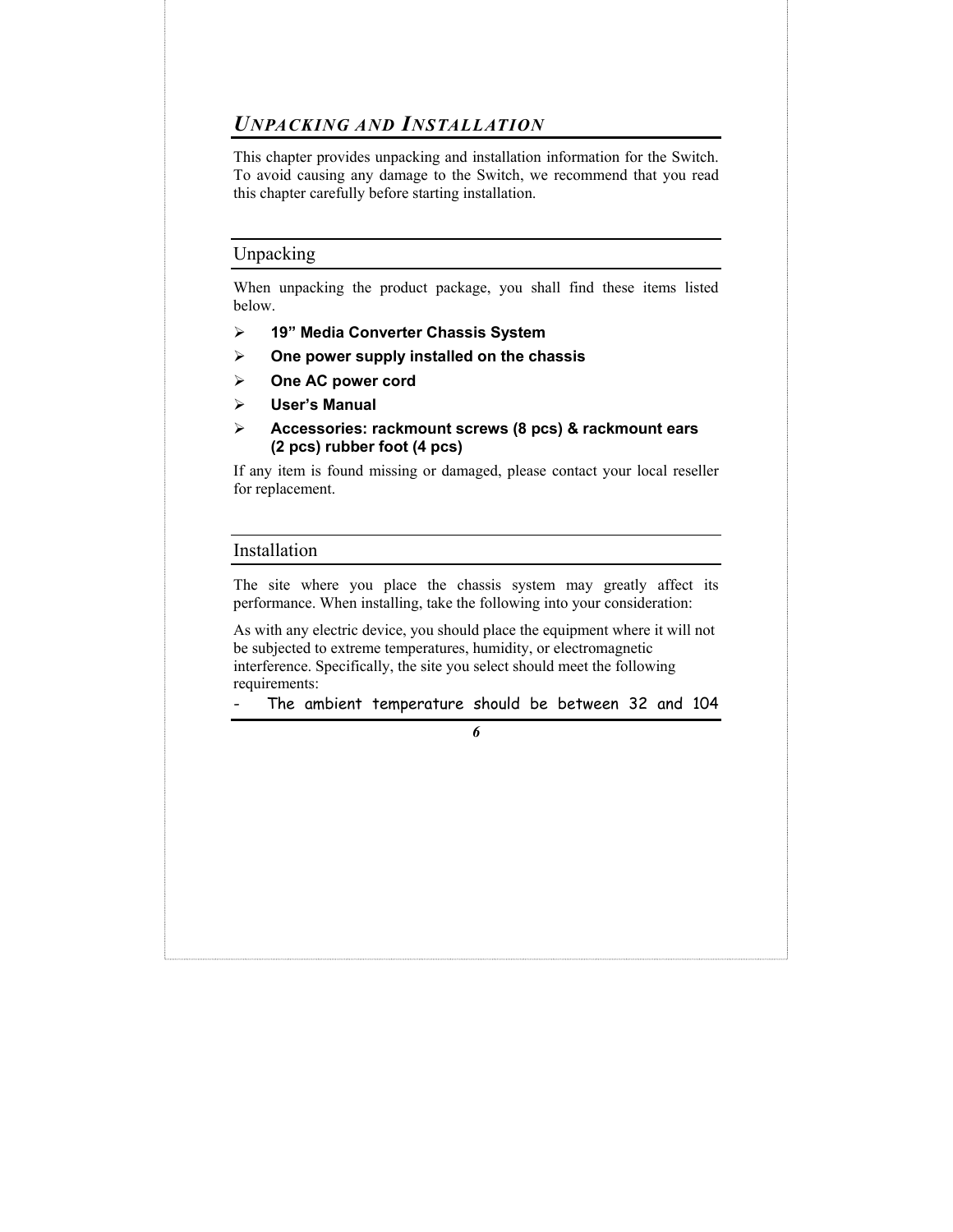degrees Fahrenheit (0 to 40 degrees Celsius).

- The relative humidity should be less than 90 percent, non-condensing.
- Surrounding electrical devices should not exceed the electromagnetic field (RFC) standards for IEC 801-3, Level 2 (3V/M) field strength.
- Make sure that the equipment receives adequate ventilation at the rear. Do not block the fan exhaust holes on the rear of the chassis.

The power outlet should be within 1.8 meters of the chassis.

#### Deciding How to Install the System

We strongly suggest that you install the chassis first, as this is more convenient for you to install media converters into the chassis with ease. The accessories supplied in the product package includes: rackmount screws(8 pcs) and rackmount brackets(2 pcs). This well-built chassis can be installed in the following ways: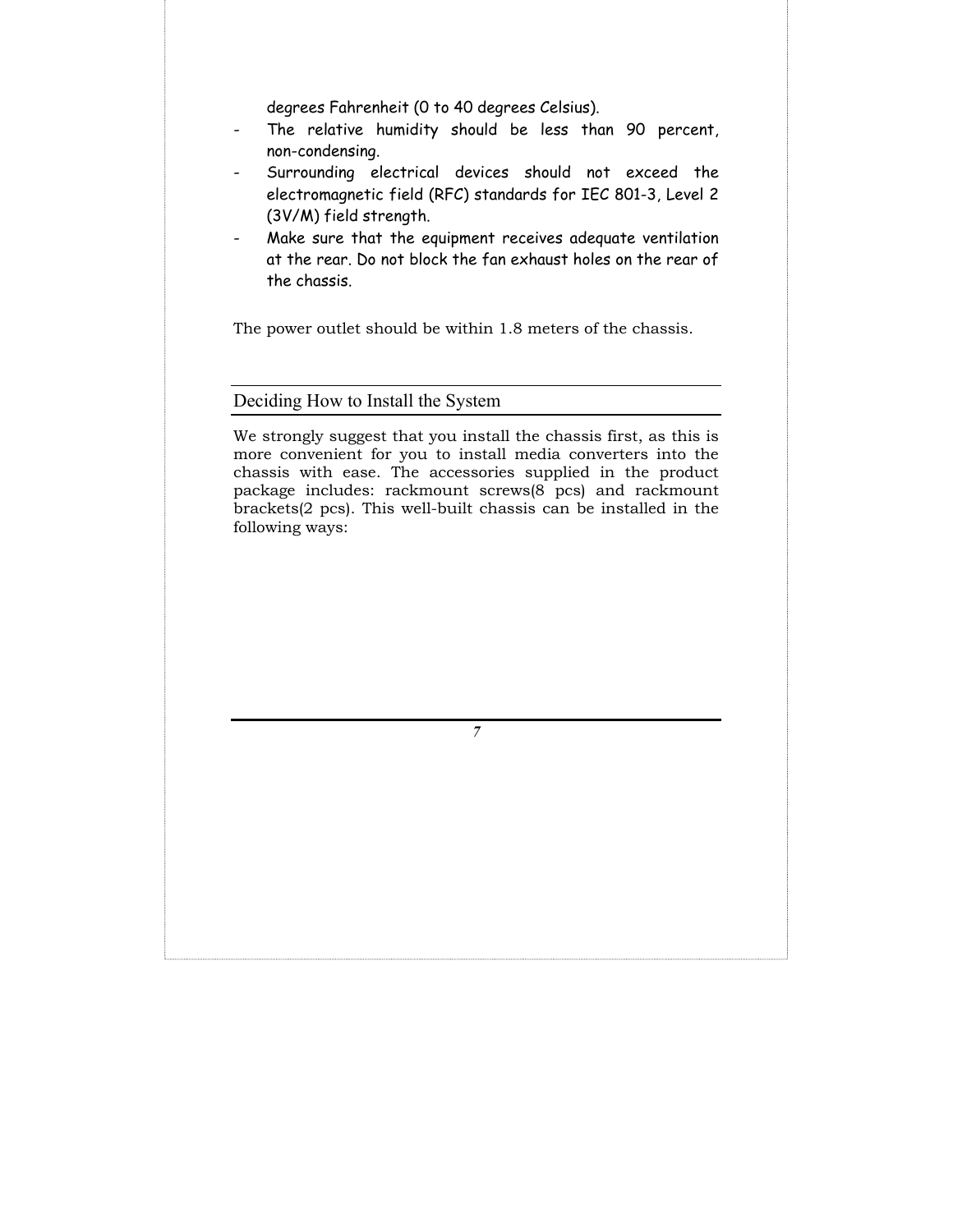#### *.Mounted to 19-inch standard rack*

Use the rackmount brackets and screws to install the chassis into any EIA 19" standard rack.

Step 1: Attach the brackets to each side of the chassis. Apply four screws to each side and secure them tightly.



Step 2: Carefully position the chassis into the rack. Align the brackets to the side holes on the rack and use rack screws to secure the chassis with the rack.



Step 3: Proceed to the "Connecting to Power" section.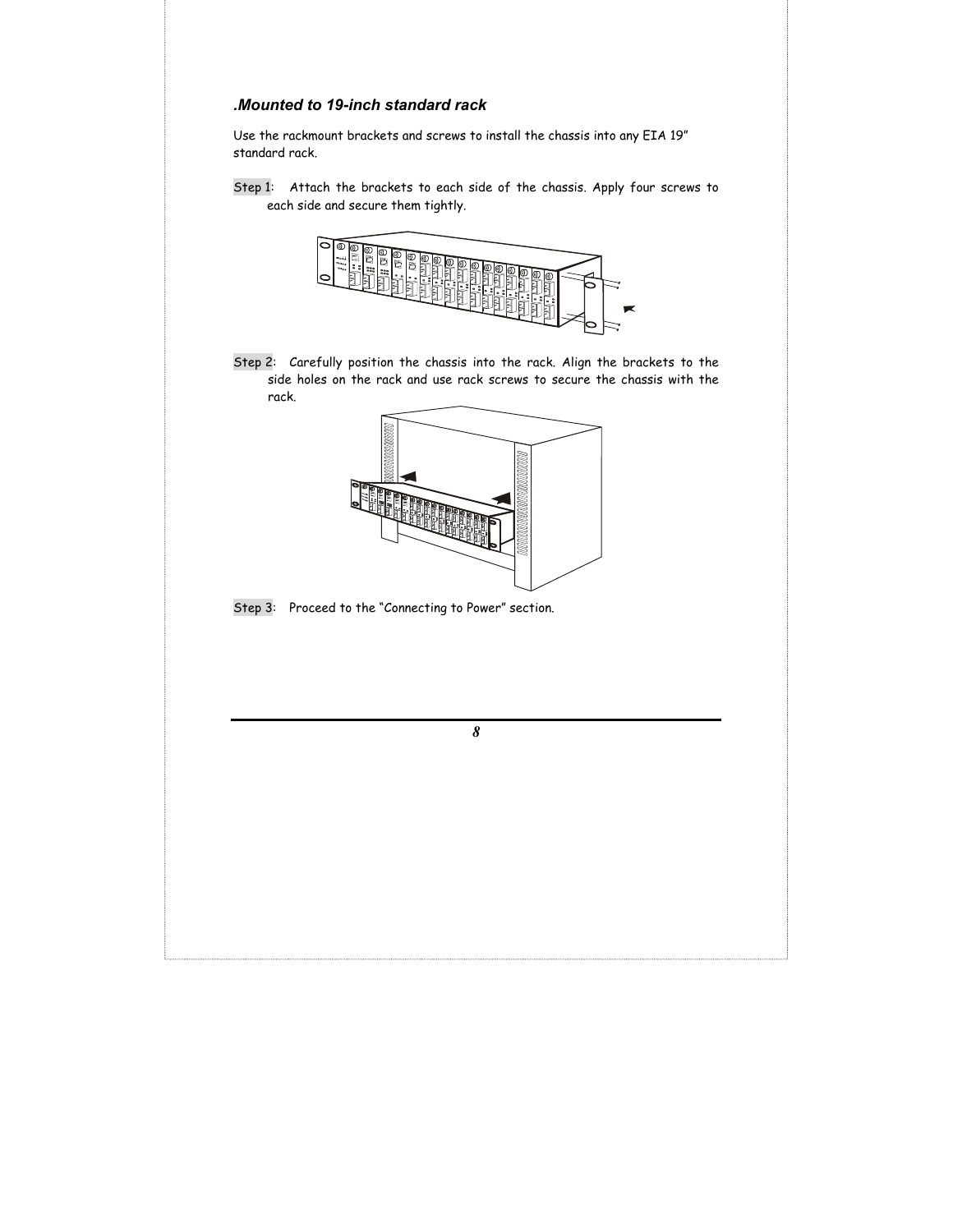#### *.Installing Media Converter*

The chassis is equipped with sixteen media converter carriers, each of which is fitted into bays of the chassis.

- Step 1: To install a media converter module onto the chassis, you have to unscrew the bay cover from the desired bay first.
- Step 2: Unscrew the hand screw counter clockwise by using hand or screwdriver and pull out the media converter out the carrier as shown below.



Step 3: Carefully slide in the module and fasten the hand screw clockwise by using hand or screwdriver until it is fully and firmly fitted into the slot of the chassis.



Insert the media converter module into an available slot and fasten the hand screw clockwise by using hand or screwdriver.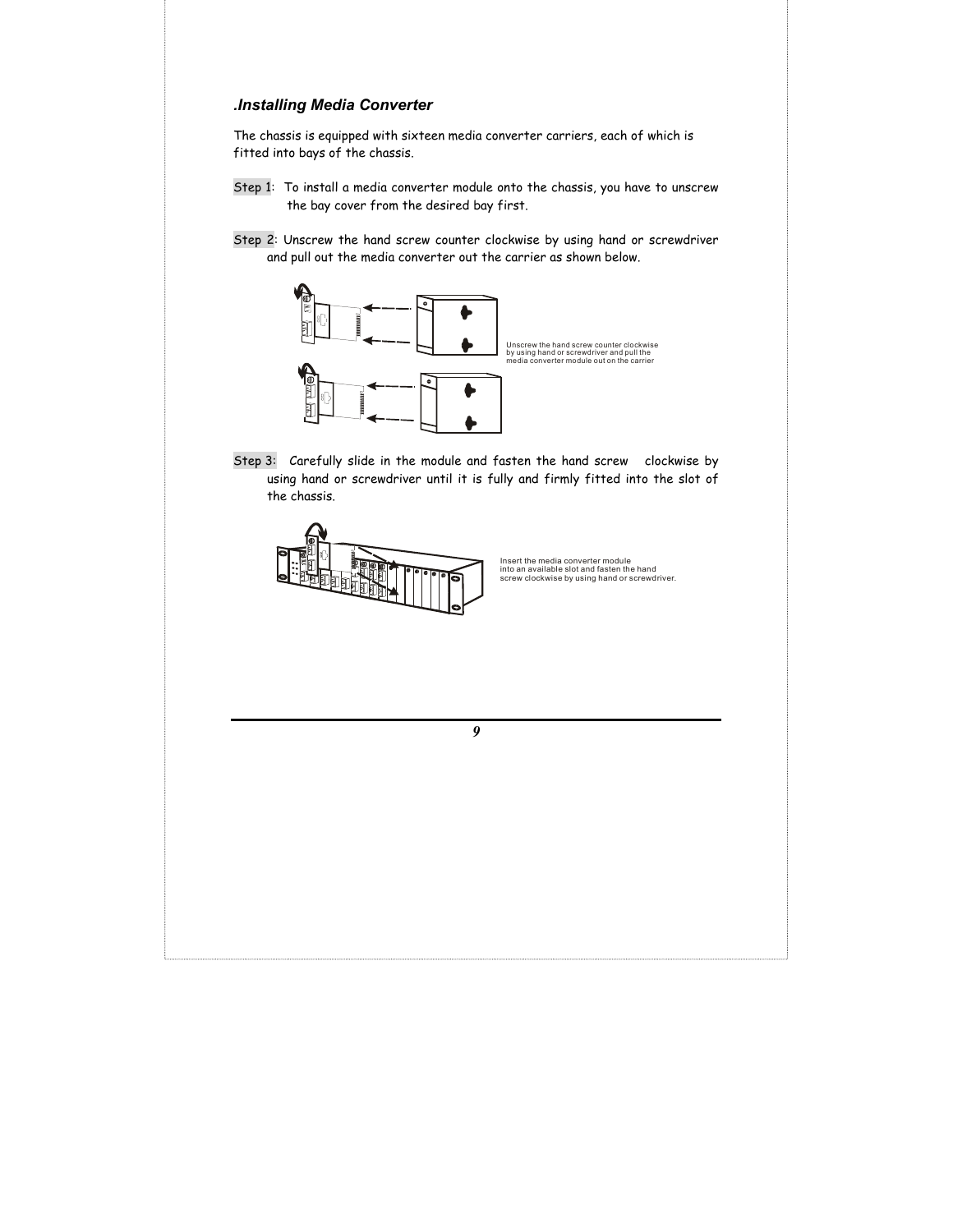#### *.Connecting to Power (Power Supply)*

The chassis ships with only one power supply, and a second power supply option is at your discretion. When the chassis is equipped with two power supplies, you can have the following advanced performance.

♦ **Hot Swappable** *–*

The design of the power system is based on an idea of providing maximum flexibility and redundancy. In this way, you may remove any of the two power supplies without turning off the system.

♦ **Redundancy** *–*

During operation, both power supplies are switched on and share the current load. In case that one of them should fail, the other will instantaneously take 100% of the load without any loss. Similarly, if one power supply is removed from servicing, it can be switched off and removed while the chassis continues functioning.

**Protection System –** 

The power of each converter bay comes from the two shared power supplies. Each bay is isolated from each other under a certain protection mechanism, so that it is free from any problem that might occur to the power supplies or faulty converter bay. This is the best solution to protect your investment in media converters.

 There is an optional solution for the backup power, blt DC to DC Power Supply. **Attention!** 

The chassis system is equipped with one power supply and allows one additional power supply for redundancy. For reliable operation, we suggest that you run the chassis system with two power supplies are in place.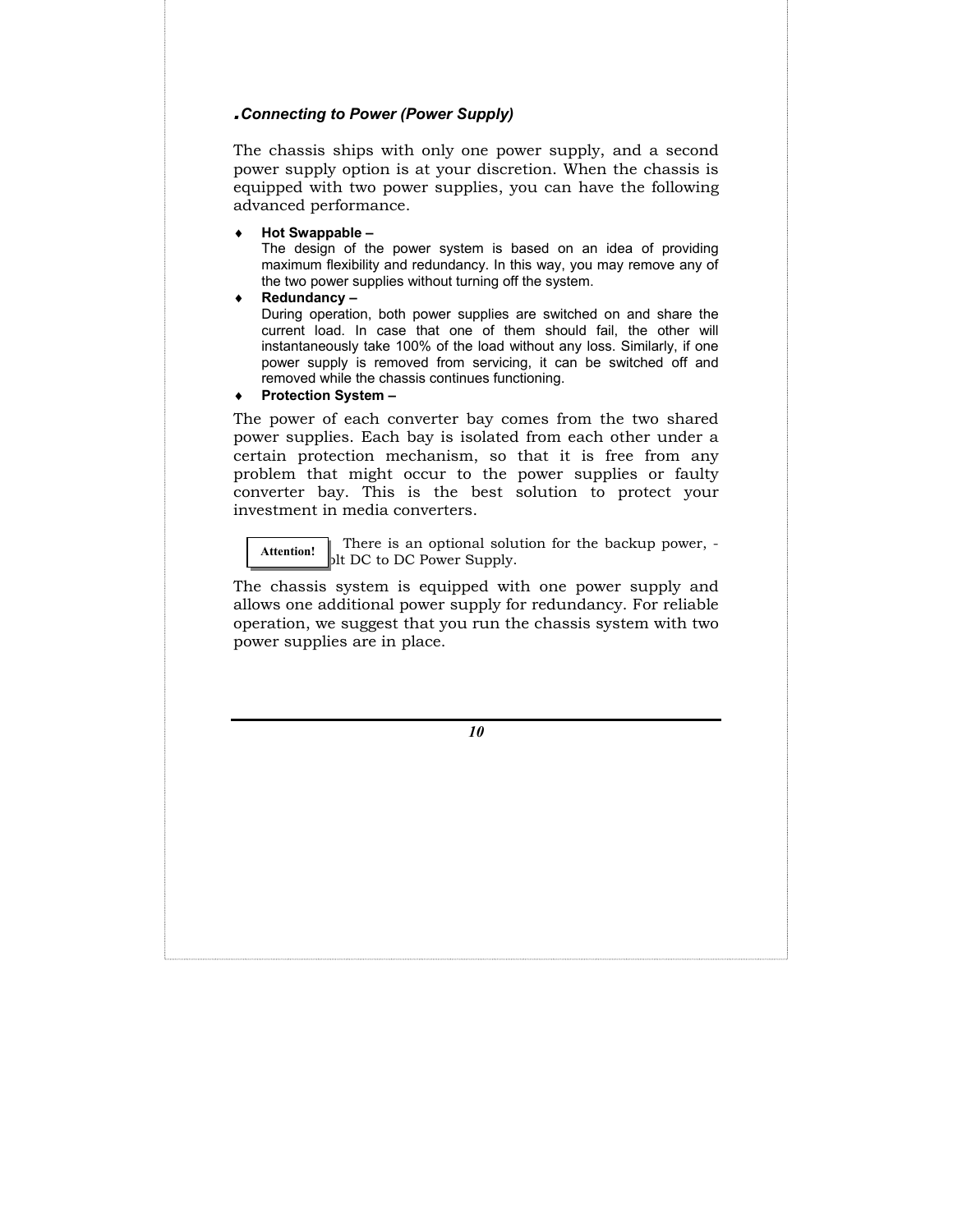- Step 1: Connect the supplied AC power cord to the back of the chassis.
- Step 2: Attach the plug into a standard AC outlet with a voltage range from 100~240Vac.
- Step 3: Turn on the chassis system by flipping the switch beside the receptacle to ON position. The LED on the front panel of power supply will come on then.

#### *.Installing and Removing the Power Supply*

- To remove a power supply out the chassis, you have to loose the hand screw counter clockwise and pull out the power supply from the chassis.
- To install a power supply to the chassis, you have to fasten the hand screw clockwise and slide in the power supply to the chassis.



You can slide in and out the power supply from the bay, fasten or loose the hand screw clockwise or counter c loc kwise by using hand or sc rewdriver.

 If the Chassis System needs to work alone, you can  $x$  the four Rubber foot below the chassis! **Attention!**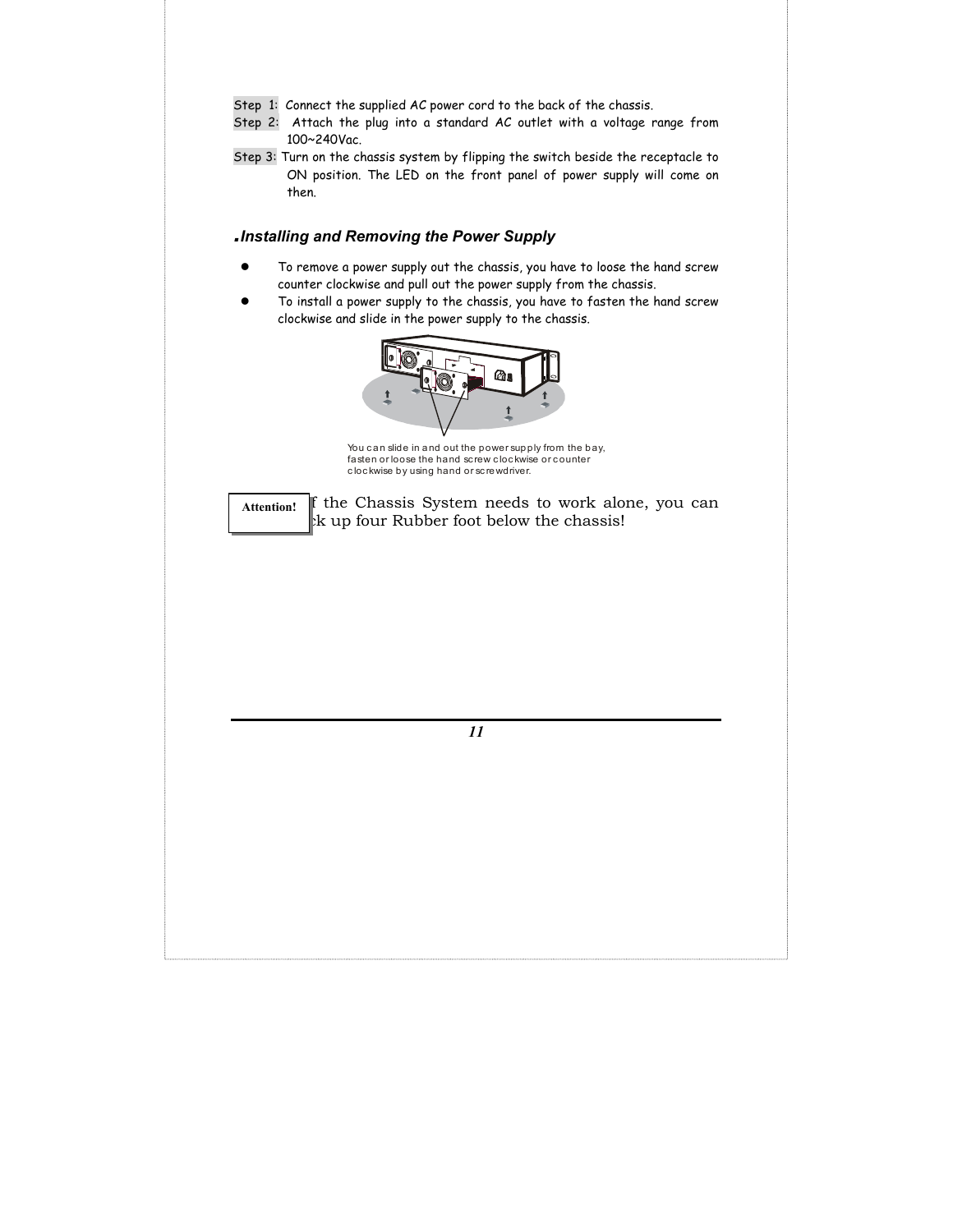## *UNDERSTANDING LED INDICATORS*

The front panel LEDs provide instant status feedback, and, helps monitor and troubleshoot when needed.

Front Panel

There is an array of LED indicators, which provides you with instant feedback on the status of the power and the fan.



Power and Fan LED

| $1/2$                    | Indicates which the power (fan) is working, depends on<br>where the power supply was installed at the rear. |                             |
|--------------------------|-------------------------------------------------------------------------------------------------------------|-----------------------------|
| Power LED                | On (Green)                                                                                                  | Power supply feed in        |
|                          | Off                                                                                                         | No power supply feeding     |
| <b>Power Fail</b><br>LED | On (Amber)                                                                                                  | Faulty power supply         |
|                          | Off                                                                                                         | Power supply works normally |
| Fan Fail LED On (Amber)  |                                                                                                             | <b>Faulty Fan</b>           |
|                          | Off                                                                                                         | Fan works normally          |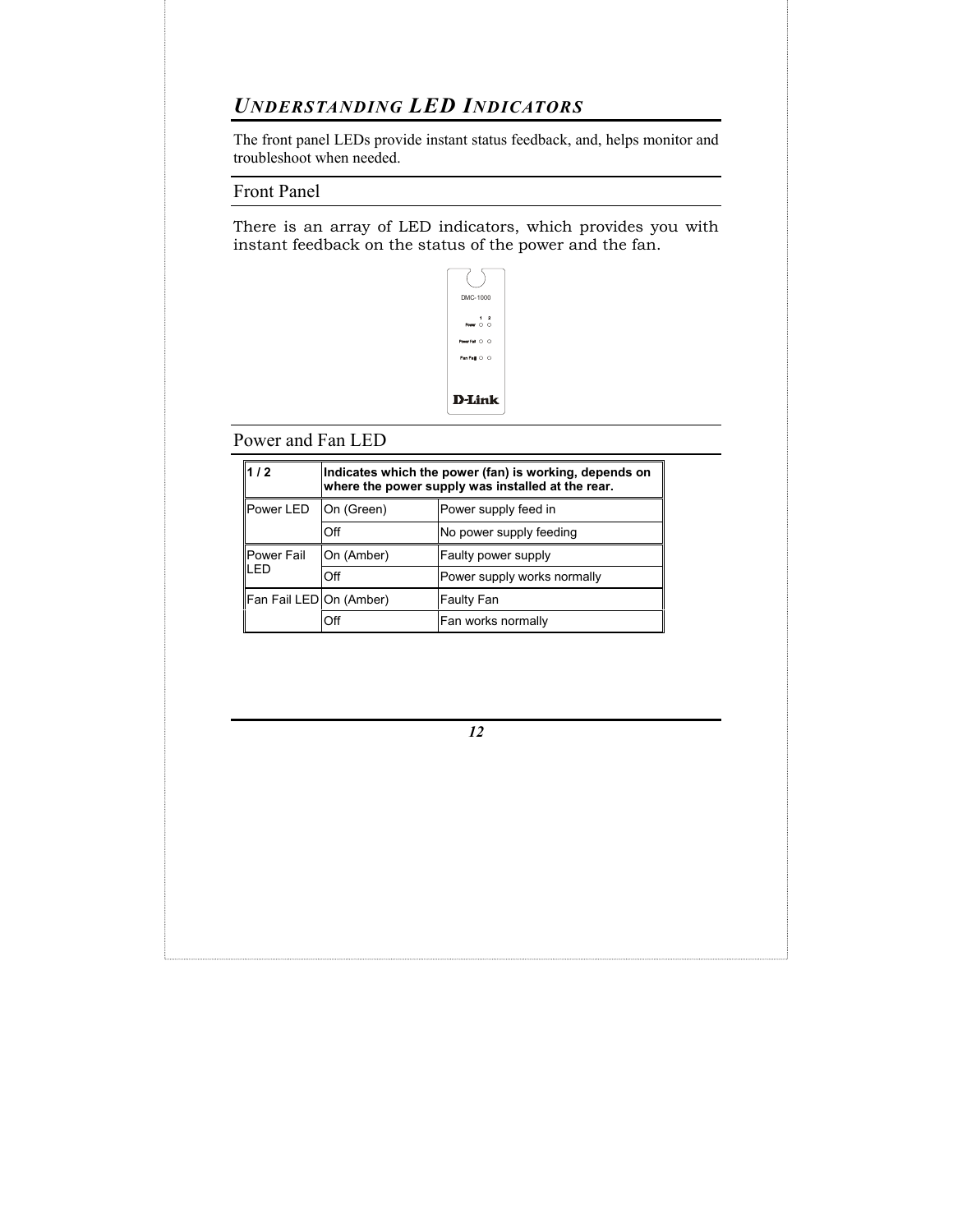# *TECHNICAL SPECIFICATIONS*

| <b>Chassis System</b> |                                                                            |  |  |
|-----------------------|----------------------------------------------------------------------------|--|--|
| Capacity              | Sixteen bays for housing up to sixteen<br>media converters                 |  |  |
| Material              | Steel                                                                      |  |  |
| Power                 | One power supply provided, hot-<br>swappable                               |  |  |
|                       | *A second power supply for load-sharing is<br>optional, also hot-swappable |  |  |
| Cooling               | Two fans mounted together with the<br>power supply or alone at the rear    |  |  |
| LED<br>Indicators     | 2 LEDs for fan status                                                      |  |  |
|                       | 2 LEDs for power feeding in status                                         |  |  |
|                       | 2 LEDs for power supply's power status                                     |  |  |
| Dimensions            | $W415$ mm $\times$ D 390mm $\times$ H89 mm                                 |  |  |
|                       | Standard 19" size, 2 U                                                     |  |  |
| Net Weight            | 7.0 kg approx.                                                             |  |  |
|                       | (*Only one power supply included)                                          |  |  |
| Emissions             | VCCI<br>FCC Class A, CE Mark Class A,<br>Class A                           |  |  |